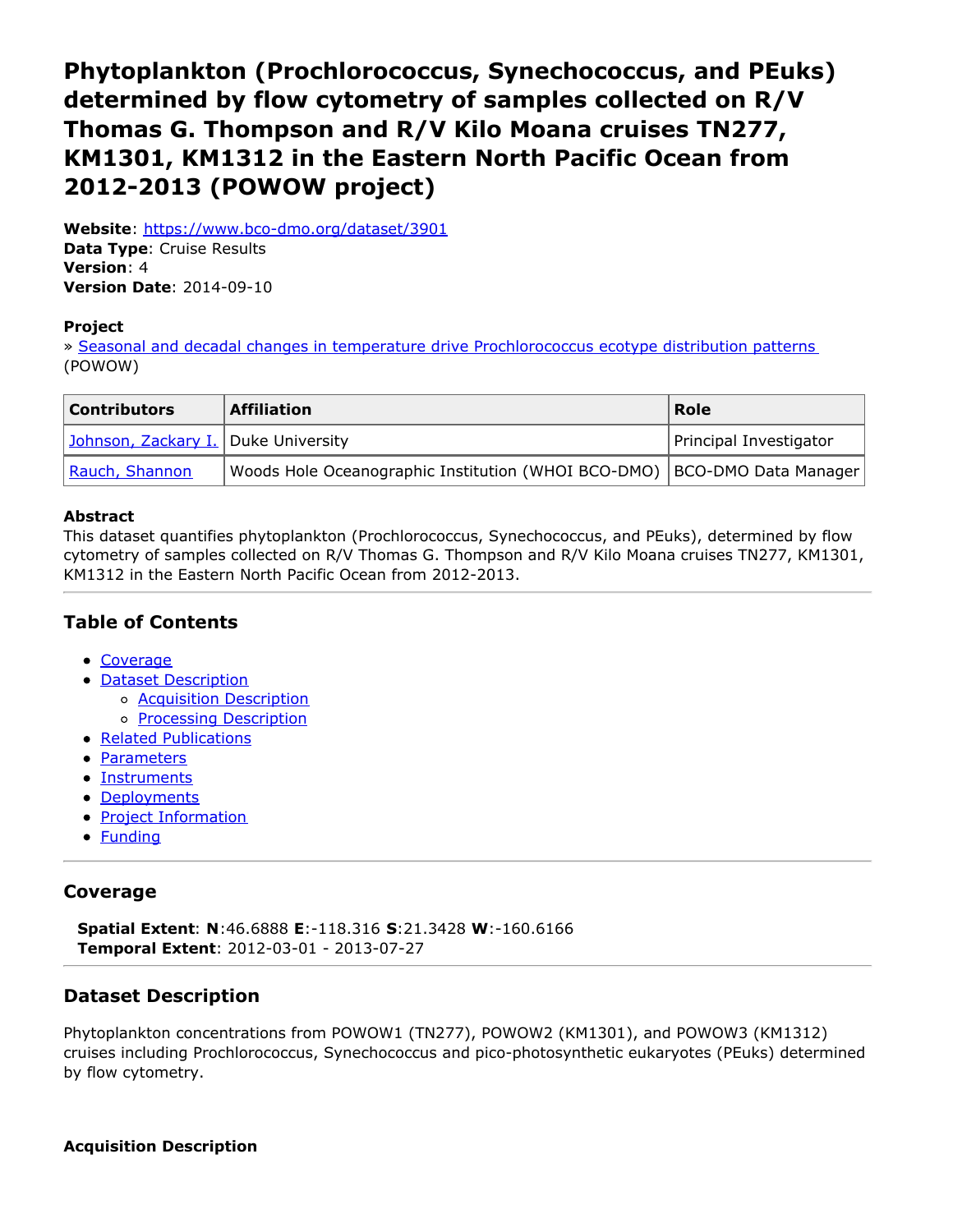Phytoplankton were enumerated using a FACSCalibur flow cytometer (Becton Dickinson) and populations characterized as previously described (Johnson et al., 2010). Briefly, cells were excited with a 488 nm laser (15 mW Ar) and inelastic forward (<15°) scatter, inelastic side (90°) scatter (SSC), green (530 ± 30 nm) fluorescence, orange fluorescence (585  $\pm$  42 nm), and red fluorescence (> 670 nm) emissions were measured. Populations were deemed 'phytoplankton' if they contained red-fluorescence, i.e. had a chlorophyll signal and were subsequently assigned to specific taxa (i.e. Prochlorococcus, Synechococcus or Pico-photosynthetic eukaryotes) based on previous classification schemes (Johnson et al., 2010).

### References:

Johnson, Z.I., Shyam, R., Ritchie, A.E., Lin, Y., Mioni, C., Lance, V.P. et al. (2010) The effects of iron- and light-limitation on phytoplankton communities of deep chlorophyll maxima of the Western Pacific Ocean. Journal of Marine Research 68: 1-26. doi: [10.1357/002224010793721433](http://dx.doi.org/10.1357/002224010793721433)

### **Processing Description**

Cells counts were normalized to volume sampled to determined cells per mL.

### **BCO-DMO edits made:**

- Parameter names have been changed to conform to BCO-DMO conventions.

- month utc, day utc, and year were added, based on the original date field.

- Original version of POWOW1 data (dated 25 March 2013) replaced with updated version 28 May 2013; POWOW2 added 14 May 2013.

- Replaced 'NaN' with 'nd' to indicate 'no data'.

[ table of [contents](#page-0-0) | [back](#page-0-0) to top ]

# **Related Publications**

Johnson, Z. I., Shyam, R., Ritchie, A. E., Mioni, C., Lance, V. P., Murray, J. W., & Zinser, E. R. (2010). The effect of iron- and light-limitation on phytoplankton communities of deep chlorophyll maxima of the western Pacific Ocean. Journal of Marine Research, 68(2), 283-308. doi[:10.1357/002224010793721433](https://doi.org/10.1357/002224010793721433) *Methods*

[ table of [contents](#page-0-0) | [back](#page-0-0) to top ]

## **Parameters**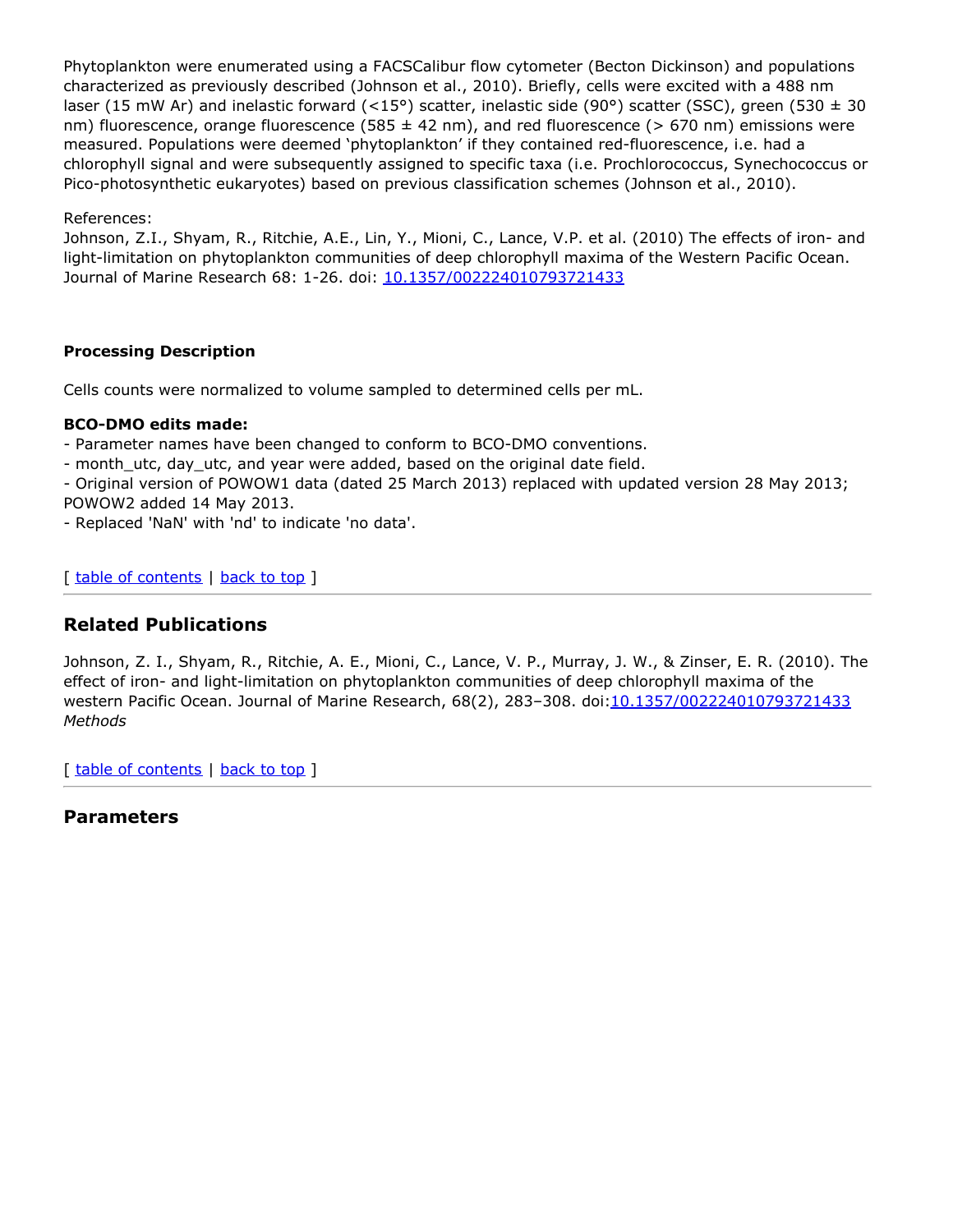| <b>Parameter</b> | <b>Description</b>                                                                                                       | <b>Units</b>            |
|------------------|--------------------------------------------------------------------------------------------------------------------------|-------------------------|
| cruise_name      | Cruise identifier (POWOW1 = TN277 = R/V Thomas G. Thompson cruise 277;<br>POWOW2 = KM1301 = R/V Kilo Moana cruise 1301). | l text                  |
| cast             | CTD cast number.                                                                                                         | unitless                |
| lat              | Latitude in decimal degrees. Positive = North.                                                                           | decimal<br>degrees      |
| lon              | Longitude in decimal degrees. Positive = East.                                                                           | decimal<br>degrees      |
| month_utc        | 2-digit month of year, UTC.                                                                                              | mm (01<br>to $12)$      |
| $day$ _utc       | 2-digit day of month, UTC.                                                                                               | dd (01 to<br>31)        |
| year             | 4-digit year.                                                                                                            | <b>YYYY</b>             |
| depth            | Sample depth.                                                                                                            | meters                  |
| bot              | Rosette position of the bottle.                                                                                          | unitless                |
|                  | prochlorococcus Concentration of Prochlorococcus (cells/mL).                                                             | cells per<br>milliliter |
| synechococcus    | Concentration of Synechococcus (cells/mL).                                                                               | cells per<br>milliliter |
| pico_euks        | Concentration of pico-photosynthetic eukaryotes, or PEuks (cells/mL).                                                    | cells per<br>milliliter |
| depth_w          | Depth of the water (bottom depth).                                                                                       | meters                  |
| time_utc         | Time, in hours and minutes, UTC; 24-hour clock.                                                                          | HHMM                    |

# [ table of [contents](#page-0-0) | [back](#page-0-0) to top ]

# **Instruments**

| Dataset-<br>specific<br>Instrument<br><b>Name</b>  | Flow Cytometer                                                                                                                                                                                                                                                                                                                                                                                                                                                                                                                  |
|----------------------------------------------------|---------------------------------------------------------------------------------------------------------------------------------------------------------------------------------------------------------------------------------------------------------------------------------------------------------------------------------------------------------------------------------------------------------------------------------------------------------------------------------------------------------------------------------|
| Generic<br><b>Name</b>                             | <b>Instrument</b> Flow Cytometer                                                                                                                                                                                                                                                                                                                                                                                                                                                                                                |
| Dataset-<br> specific<br><b>Description</b>        | A FACSCalibur flow cytometer (Becton Dickinson) was used to enumerate phytoplankton.                                                                                                                                                                                                                                                                                                                                                                                                                                            |
| Generic<br><b>Instrument</b><br><b>Description</b> | Flow cytometers (FC or FCM) are automated instruments that quantitate properties of single<br>cells, one cell at a time. They can measure cell size, cell granularity, the amounts of cell<br>components such as total DNA, newly synthesized DNA, gene expression as the amount<br>messenger RNA for a particular gene, amounts of specific surface receptors, amounts of<br>intracellular proteins, or transient signalling events in living cells. (from:<br>http://www.bio.umass.edu/micro/immunology/facs542/facswhat.htm) |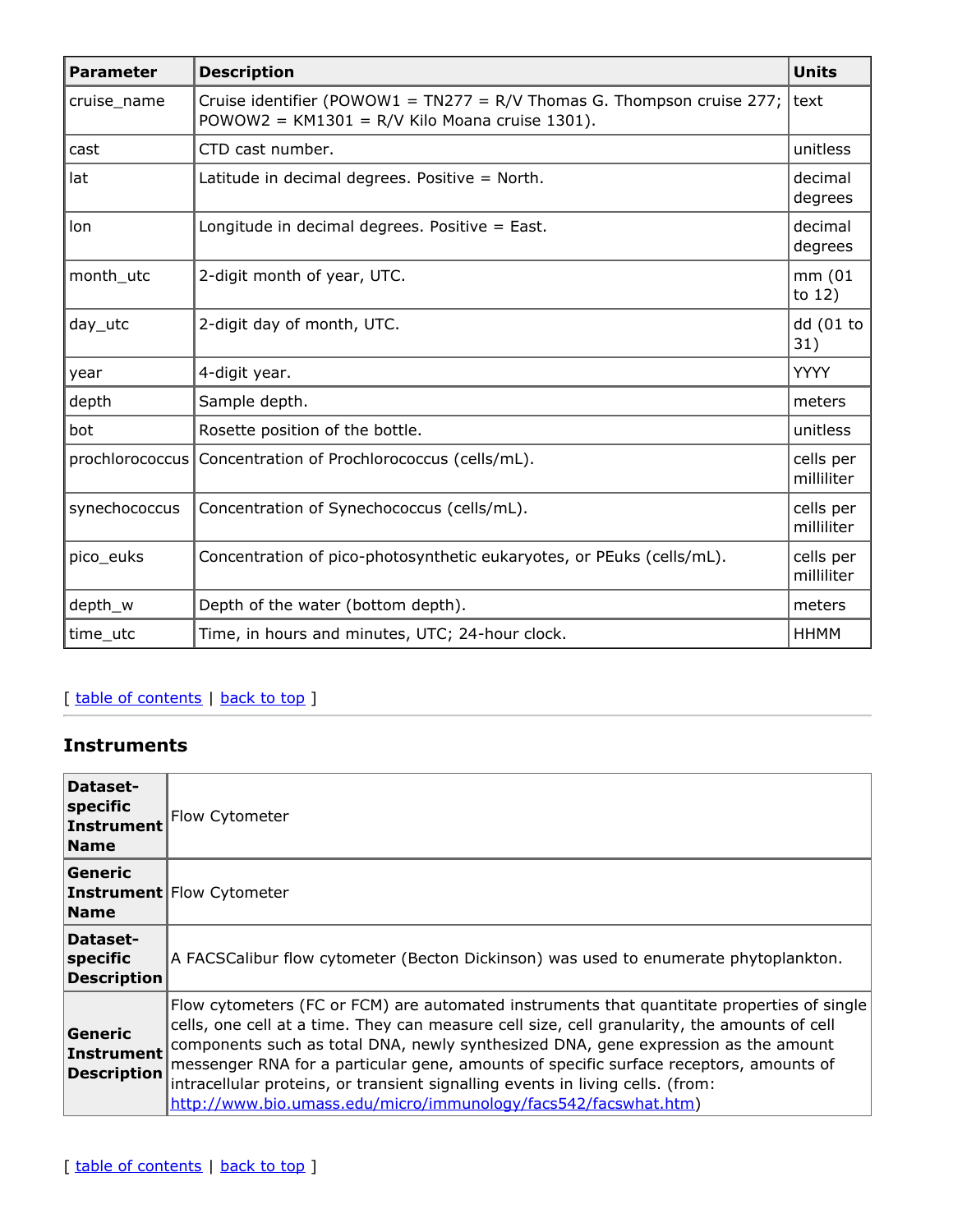# **Deployments**

# **TN277**

| Website            | https://www.bco-dmo.org/deployment/58867                                                                                                                                                                                                                                                                                                                                                                                                                                                                                                                                                                                                                                                      |  |
|--------------------|-----------------------------------------------------------------------------------------------------------------------------------------------------------------------------------------------------------------------------------------------------------------------------------------------------------------------------------------------------------------------------------------------------------------------------------------------------------------------------------------------------------------------------------------------------------------------------------------------------------------------------------------------------------------------------------------------|--|
| <b>Platform</b>    | R/V Thomas G. Thompson                                                                                                                                                                                                                                                                                                                                                                                                                                                                                                                                                                                                                                                                        |  |
| <b>Report</b>      | http://dmoserv3.whoi.edu/data_docs/POWOW/POWOW1-cruise_report.pdf                                                                                                                                                                                                                                                                                                                                                                                                                                                                                                                                                                                                                             |  |
| <b>Start Date</b>  | 2012-02-29                                                                                                                                                                                                                                                                                                                                                                                                                                                                                                                                                                                                                                                                                    |  |
| <b>End Date</b>    | 2012-03-11                                                                                                                                                                                                                                                                                                                                                                                                                                                                                                                                                                                                                                                                                    |  |
| <b>Description</b> | The POWOW#1 cruise was a trip of opportunity to sample along temperature gradients and<br>test out new protocols. The primary goal of this cruise was to measure the abundance,<br>diversity and activity of Prochlorococcus and associated bacterial and viral communities<br>across temperature (and other environmental) gradients to understand how climate<br>change may impact ocean ecology and biogeochemistry. There are many additional<br>scientific and broader impact goals including characterizing oxidative stress and<br>investigating nitrogen uptake/utilization molecular diversity. Cruise information and<br>original data are available from the NSF R2R data catalog. |  |

## **KM1301**

| <b>Website</b>     | https://www.bco-dmo.org/deployment/505095                                                                                                                                                                                                                                                                                                                                                                                                                                                                                                                                                                                               |  |
|--------------------|-----------------------------------------------------------------------------------------------------------------------------------------------------------------------------------------------------------------------------------------------------------------------------------------------------------------------------------------------------------------------------------------------------------------------------------------------------------------------------------------------------------------------------------------------------------------------------------------------------------------------------------------|--|
| <b>Platform</b>    | R/V Kilo Moana                                                                                                                                                                                                                                                                                                                                                                                                                                                                                                                                                                                                                          |  |
| <b>Report</b>      | http://dmoserv3.whoi.edu/data_docs/POWOW/POWOW2-cruise_report.pdf                                                                                                                                                                                                                                                                                                                                                                                                                                                                                                                                                                       |  |
| <b>Start Date</b>  | 2013-01-10                                                                                                                                                                                                                                                                                                                                                                                                                                                                                                                                                                                                                              |  |
| <b>End Date</b>    | 2013-02-08                                                                                                                                                                                                                                                                                                                                                                                                                                                                                                                                                                                                                              |  |
| <b>Description</b> | From the cruise report: The POWOW#2 cruise was the second in a series of cruises to<br>study the influence of temperature and other environmental variables on Prochlorococcus,<br>its viruses and other members of the microbial community. The primary goal of this cruise<br>was to measure the abundance, diversity and activity of Prochlorococcus and associated<br>bacterial and viral communities across temperature (and other environmental) gradients to<br>understand how climate change may impact ocean ecology and biogeochemistry. Cruise<br>information and original data are available from the NSF R2R data catalog. |  |

**KM1312**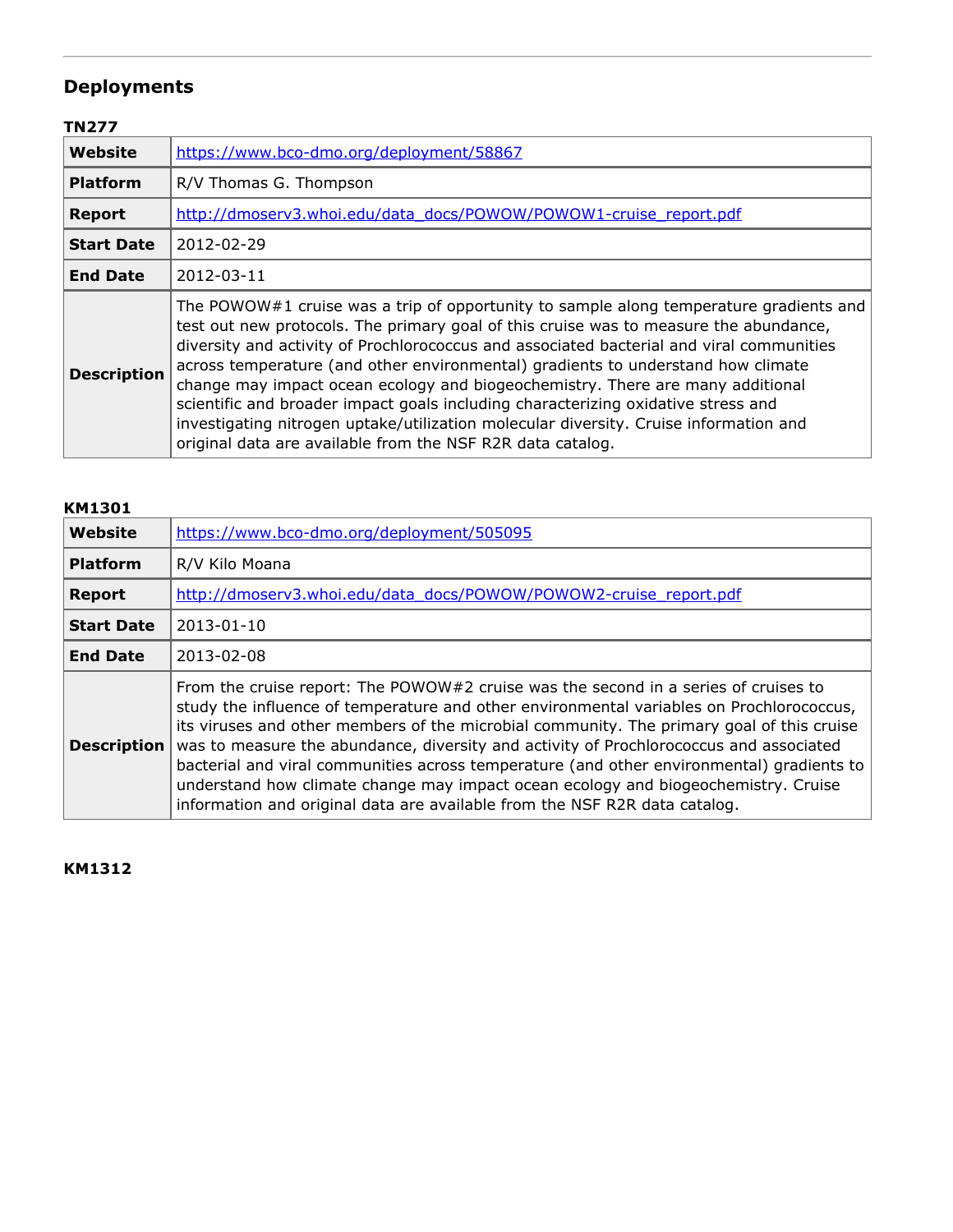| Website            | https://www.bco-dmo.org/deployment/515629                                                                                                                                                                                                                                                                                                                                                                                                                                                                                                                                                                                                                                                                                                                                                                                                                                                                                                                                                                                                                                              |  |
|--------------------|----------------------------------------------------------------------------------------------------------------------------------------------------------------------------------------------------------------------------------------------------------------------------------------------------------------------------------------------------------------------------------------------------------------------------------------------------------------------------------------------------------------------------------------------------------------------------------------------------------------------------------------------------------------------------------------------------------------------------------------------------------------------------------------------------------------------------------------------------------------------------------------------------------------------------------------------------------------------------------------------------------------------------------------------------------------------------------------|--|
| <b>Platform</b>    | R/V Kilo Moana                                                                                                                                                                                                                                                                                                                                                                                                                                                                                                                                                                                                                                                                                                                                                                                                                                                                                                                                                                                                                                                                         |  |
| <b>Report</b>      | http://dmoserv3.whoi.edu/data_docs/POWOW/POWOW3-cruise_report.pdf                                                                                                                                                                                                                                                                                                                                                                                                                                                                                                                                                                                                                                                                                                                                                                                                                                                                                                                                                                                                                      |  |
| <b>Start Date</b>  | 2013-07-01                                                                                                                                                                                                                                                                                                                                                                                                                                                                                                                                                                                                                                                                                                                                                                                                                                                                                                                                                                                                                                                                             |  |
| <b>End Date</b>    | 2013-07-28                                                                                                                                                                                                                                                                                                                                                                                                                                                                                                                                                                                                                                                                                                                                                                                                                                                                                                                                                                                                                                                                             |  |
| <b>Description</b> | From the cruise report: The POWOW#3 cruise was the third in a series of cruises to study<br>the influence of temperature and other environmental variables on Prochlorococcus, its<br>viruses and other members of the microbial community in the Northern Pacific Ocean. The<br>primary goal of this cruise was to measure the abundance, diversity and activity of<br>Prochlorococcus and associated bacterial and viral communities across temperature (and<br>other environmental) gradients to understand how climate change may impact ocean<br>ecology and biogeochemistry. There are many additional scientific and broader impact<br>goals including characterizing oxidative stress and investigating nitrogen uptake/utilization<br>molecular diversity. The official title of the project is "Collaborative Research: Seasonal and<br>decadal changes in temperature drive Prochlorococcus ecotype distribution patterns" and it<br>is part of NSF #1031064 (Duke) and 1030518 (UTK). Cruise information and original data<br>are available from the NSF R2R data catalog. |  |

## [ table of [contents](#page-0-0) | [back](#page-0-0) to top ]

## **Project Information**

#### **Seasonal and decadal changes in temperature drive Prochlorococcus ecotype distribution patterns (POWOW)**

**Website**: <http://oceanography.ml.duke.edu/johnson/research/powow/>

**Coverage**: Eastern North Pacific Ocean

Project also known as '*Prochlorococcus* Of Warming Ocean Waters' (POWOW).

The two numerically-dominant ecotypes of the marine cyanobacterium *Prochlorococcus* partition the surface ocean niche latitudinally, with ecotype eMIT9312 dominant in the 30 degree N to 30 degree S region and eMED4 dominant at higher latitudes. These ecotypes may account for 25-50% of primary production in open ocean ecosystems, but this percentage is dependent on which ecotype dominates. The relative abundance of the two ecotypes follows a log-linear relationship with temperature, with the transition from eMIT9312 to eMED4 occurring at approx. 18 degrees C. From these descriptive data, it has been hypothesized that temperature is the primary driver of relative abundance. Their contribution to net primary production, however, appears to be independent of temperature, suggesting temperature regulates ecotype dominance through photosynthesis-independent mechanisms.

To test these hypotheses, the PIs are undertaking a series of field and lab studies to investigate the effect of temperature change on the distribution of these ecotypes. Two cruises in the North Pacific will trace the transitions from eMIT9312- to eMED4-dominated regions, with one cruise during the winter and the other during summer. They have hypothesized that the ratio of ecotype abundance will move latitudinally with the seasonal shift in temperature gradient: migration of the 18 degrees C isotherm northward in the summer will be matched by a similar migration of the 1:1 ecotype transition point. Multiple crossings of the 18 degrees C isotherm are proposed, and the summer cruise will also follow the isotherm to the Western US coast to gain insight on physical and geochemical influences. Environmental variables such as nutrient concentrations, light/mixing depths, and virus /grazing based mortality, which may impinge on